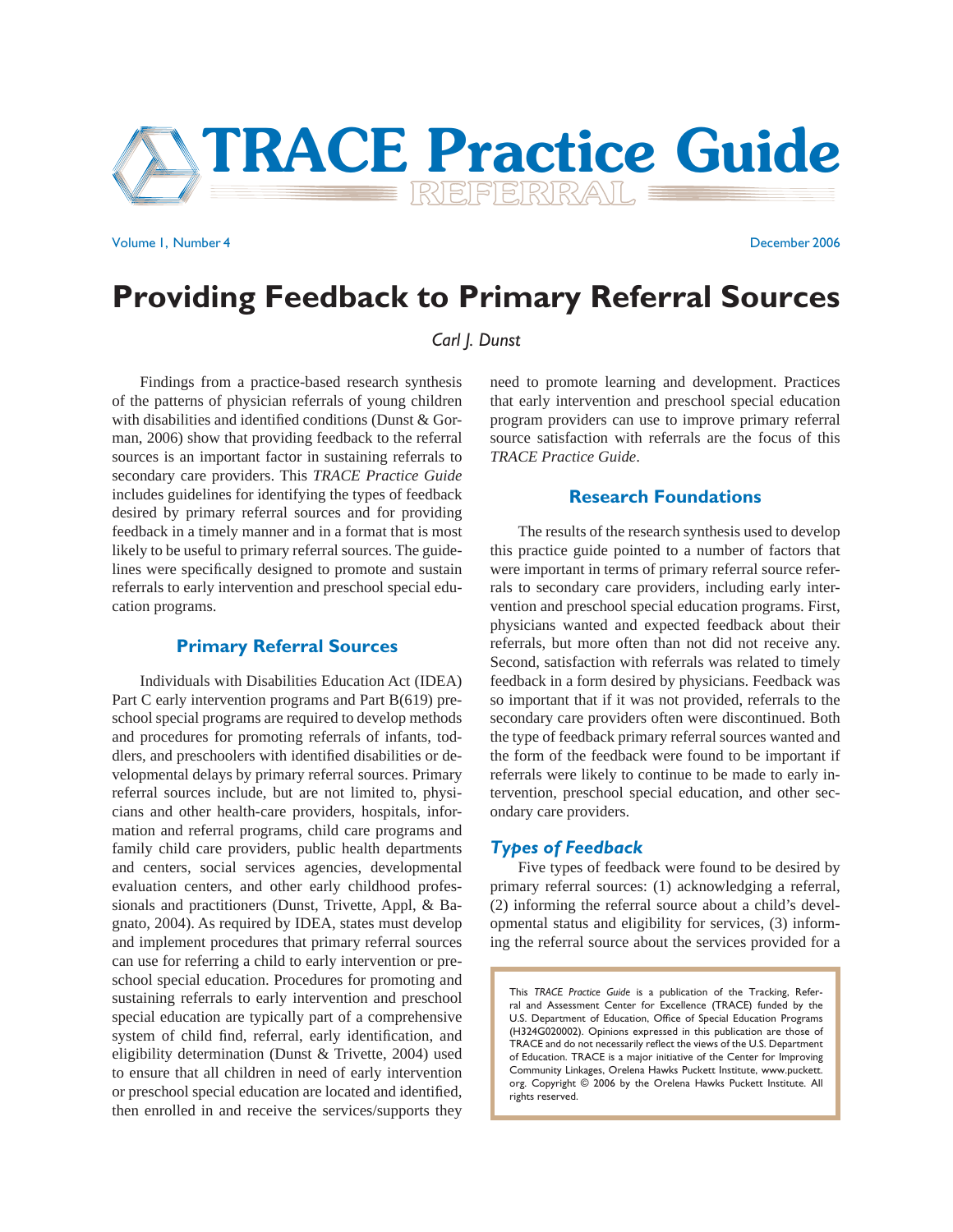child, (4) periodically updating the referral source about the child's progress, and (5) keeping the referral source informed about changes in the child's involvement in the early intervention or preschool special education program. The manner in which and the format of the feedback varied depending on the primary referral source. Knowing whether the primary referral source wants to be telephoned, receive a written report, be e-mailed, etc. was important if feedback was to be provided in a desired manner. Knowing how much information to provide was important as well. Too little information was not likely to be informative and too much information (e.g., lengthy assessment reports) was most likely not to be read. Physicians, for example, have told us that a half page report about the desired information is a sufficient amount of feedback.

# **Feedback Guidelines**

 The Appendix includes a checklist that can be used to be sure feedback is provided in a timely manner and in a form that is most helpful to primary referral sources. The checklist can be especially helpful for establishing a process that can be used for all referrals made by primary referral sources. The following are guidelines for providing feedback to primary referral sources.

#### *Acknowledge All Referrals*

 All referrals should be acknowledged immediately. When doing so, include information about the steps that are being taken to "process" the referral. This can be as simple as a "thank you" note with an indication of when and how the referral will be processed. For example, "Thank you for referring Johnny Blake to the 'XYZ' early intervention program. The assessment you requested is scheduled for next week. You can expect the evaluation report in about two weeks."

#### *Reason for the Referral*

 Take the time to be sure you are clear about the purpose of the referral. Does the primary referral source want a child developmental assessment, an eligibility determination, the provision of services, someone to talk to the child's parents, etc.? Primary referral source satisfaction with a referral is related to the match between what he or she wants and what your program offers or does. If the reason for the referral isn't clear, contact the referral source to clarify what he or she wants you or your program to do.

#### *Provide Feedback in a Desired Format*

 Take the time to identify the manner in which feedback is desired. Does the primary referral source prefer a written response, a phone call, an e-mail, face-to-face contact, etc.? Because different referral sources are likely to have different feedback preferences, it is helpful to develop a "tickler file" to tailor the feedback to each referral source's preferences.

The format of the feedback will also influence satisfaction with a referral. If feedback is provided in a written format, the content and length will influence primary referral source appraisals of the feedback. A good rule of thumb is to limit the report or summary to one page.

#### *Provide Feedback in a Timely Manner*

 The timeliness of feedback is an important factor for both promoting and sustaining referrals. Acknowledging referrals should occur within two working days. If the acknowledgement does not include information about when the referral will be processed, this should be provided as soon as this information is known. If processing a referral is going to be delayed for any reason, the primary referral source should be informed that this is the case and be given some idea about when the referral will be processed.

# *Keep Referral Sources Informed About Child Services and Progress*

 Update the primary referral source on a regular basis. Many physicians, for example, tell us that they want "brief updates" every 3 or 4 months on the services being provided a child and the child's progress. Programs that are especially good at keeping primary referral sources informed about child services and progress typically use a feedback form that allows them to indicate what services are being provided, how often, and any changes or improvements in the child's behavior and development. It is a good idea to develop an electronic database that prompts you when it is time to update primary referral sources about the children served by your program.

#### *Provide Status Reports as Indicated*

 In addition to regular feedback, it is a good idea to keep primary referral sources informed about any changes in a child's involvement in your program. This should be done when services are added, changed, or discontinued; when a child is no longer participating in your program; when a child is enrolled in a new program; if the child's family has moved or no longer wants services, etc. Information obtained from physicians and other primary referral sources as part of *TRACE* activities indicates that referral sources often are disturbed when they learn that changes have occurred and they were not informed about them.

## **Conclusion**

 The guidelines in this *TRACE Practice Guide* may seem like a lot of work, but in the long run they will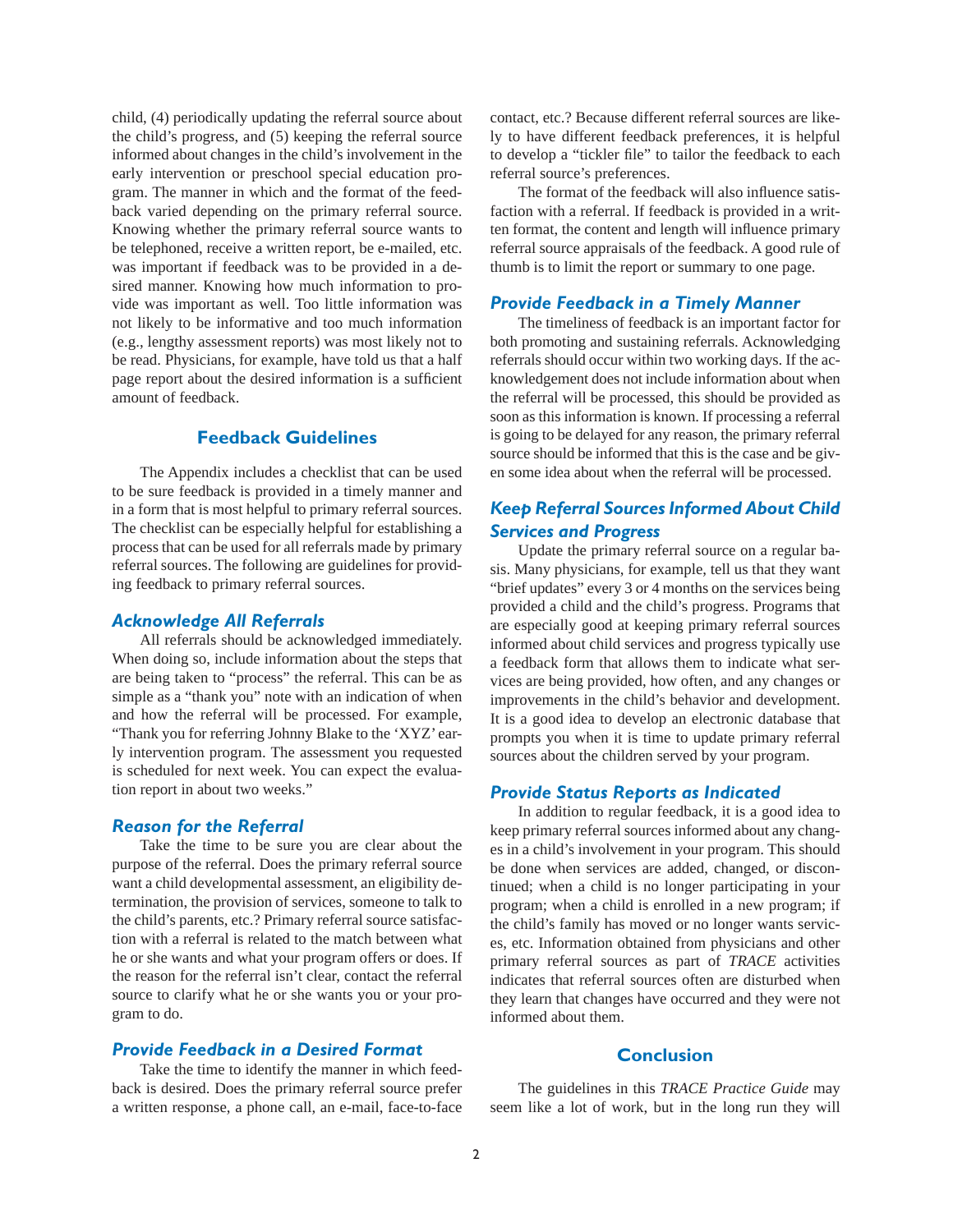pay off by building the kind of primary referral source/ early childhood provider interface that sustains referrals to early intervention and preschool special education programs. Work at *TRACE* has resulted in a number of lessons learned about promoting and sustaining referrals from primary referral sources. One lesson learned from many different kinds of research, interactions with primary referral sources, and findings from *TRACE* practice-based research syntheses is that frequent contact with primary referral sources and feedback about persons referred are important factors influencing decisions about which provider or program is likely to be used for child referrals.

 The *TRACE Practice Guide* described in this paper is part of a series of practice guides and guidelines that can be used for improving childfind and for promoting referrals to early intervention and preschool special education programs (Dunst, 2006a, 2006b, 2006c). The interested reader should find the strategies and checklists in these other *TRACE* products useful as part of a comprehensive and systematic approach to conducting child find.

#### **References**

- Dunst, C. J. (2006a). Improving outreach to primary referral sources. *TRACE Practice Guide: Child Find, 1*(3). Available at http://tracecenter.info/practiceguides/practiceguides\_vol1\_no3.pdf
- Dunst, C. J. (2006b). Providing regular feedback to primary referral sources is more likely to result in

sustained referrals. *Endpoints, 2*(1), 1-2. Available at http://tracecenter.info/endpoints/endpoints\_vol2\_ no1.pdf

- Dunst, C. J. (2006c). Tailoring printed materials can help improve child find and increase referrals from primary referral sources. *Endpoints, 2*(4), 1-2. Available at http://tracecenter.info/endpoints/endpoints\_ vol2\_no4.pdf
- Dunst, C. J., & Gorman, E. (2006). Physician referrals of young children with disabilities: Implications for improving child find. *Cornerstones*, 2(1). Available at http://tracecenter.info/cornerstones/cornerstones\_ vol2\_no1.pdf
- Dunst, C. J., & Trivette, C. M. (2004). Toward a categorization scheme of child find, referral, early identification and eligibility determination practices. *Tracelines, 1*(2), 1-18. Available at http://www.tracecenter.info/tracelines/tracelines\_vol1\_no2.pdf
- Dunst, C. J., Trivette, C. M., Appl, D. J., & Bagnato, S. J. (2004). Framework for investigating child find, referral, early identification, and eligibility determination practices. *Tracelines, 1*(1), 1-11. Available at http://www.tracecenter.info/tracelines/tracelines\_ vol1\_no1.pdf

#### **Author**

 Carl J. Dunst, Ph.D., is Co-Principal Investigator at TRACE and Co-Director of the Orelena Hawks Puckett Institute, Asheville (dunst@puckett.org).